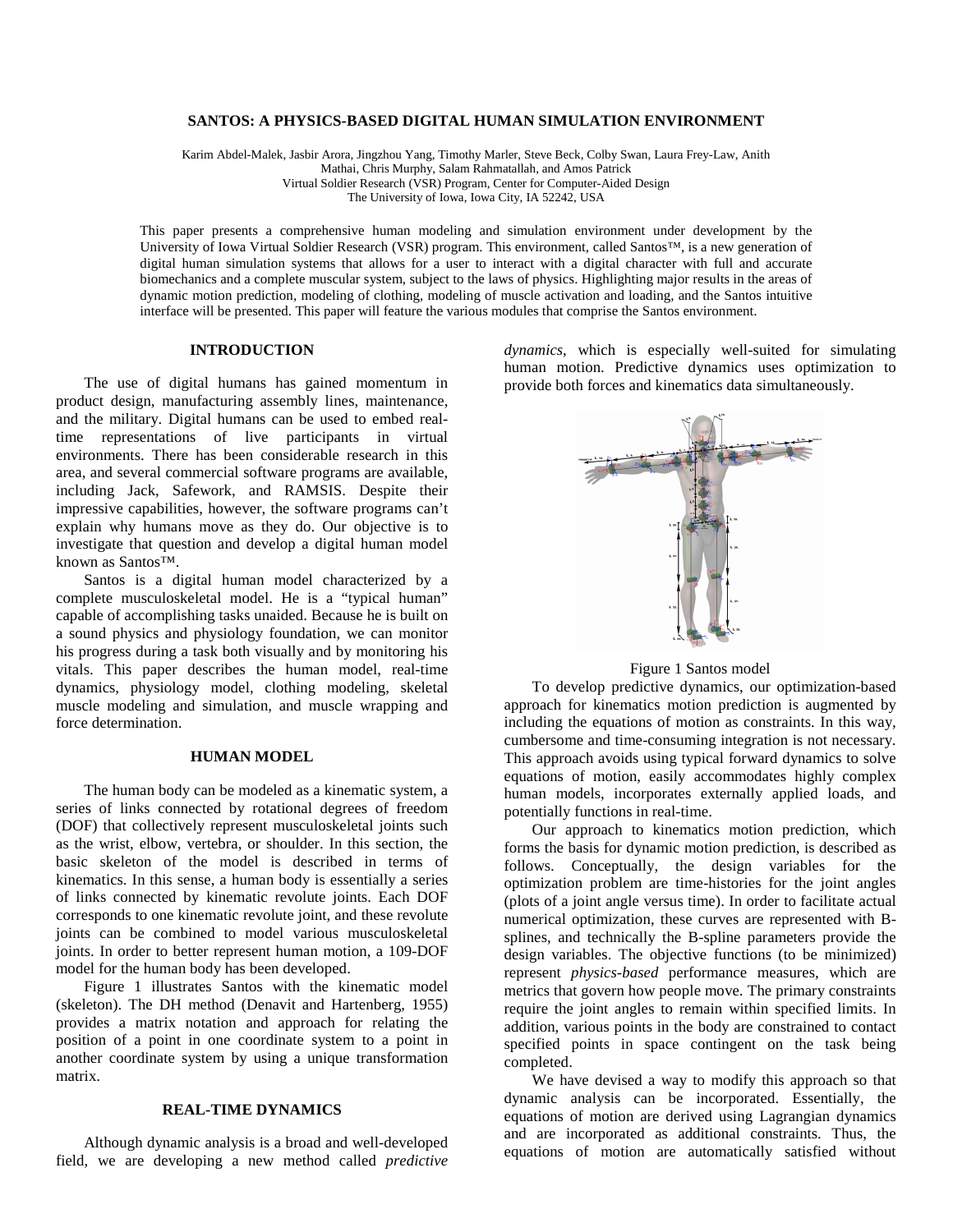numerical integration. Then, given externally applied loads, not only are time-histories for joint angles calculated, so are torques at the joints.

The structure for this environment is shown in Figure 2. At the core of this environment are general-purpose modules that can be used to study various dynamics activities. These consist of the optimization module, the B-spline module, the DH module, the inverse dynamics module, the cost function modules, and the constraint modules. Using these modules, a variety of tasks, such as walking, can be modeled by modifying the performance measure(s) and constraints. In fact, this is the foundation for what we call *task-based motion prediction*, which suggests that what motivates human motion depends on the task being completed.

Using predictive dynamics, we have devised a new physics-based approach for modeling gait and balance that does not require prerecorded data. The process of taking a step is decomposed as shown in Figure 3. The process of walking is then decomposed into different steps (Figure 4), which are then simulated with separate optimization problems. In the case of walking, the performance measure is the total required joint torque throughout the body. There are five types of constraints for this task: joint limits as discussed above, torque limits for each joint, restricting feet from penetrating the ground, zero moment point (ZMP), and the specification of a series of foot-strike points.



Figure 2 Structure of dynamics simulation



Figure 3 Two phases in a step (R: right leg, L: left leg)



 The human body requires energy to conduct its various activities. The energy is derived from energy substrates within the body, such as fats and carbohydrates. By utilizing mathematical relationships between the energy produced and the heart rate and oxygen consumed, it is possible to derive physiological indices such as the heart rate, ventilation rate, carbon-dioxide production rate, and rectal temperature.

 *(1) Oxygen Uptake*: In the Santos model, the oxygen uptake is assumed to produce all of the aerobic energy requirements. Initially, most of the energy produced is anaerobic, and over time the aerobic component increases until almost all the energy required is produced aerobically. The rise of the oxygen uptake can be described as a monoexponential function (Barstow and Mole, 1991) reaching a steady state within 3-5 minutes.. The oxygen uptake is found to be dependent on time and energy requirements.

 *(2) Heart Rate*: Once the oxygen uptake has been determined it is then possible to determine the heart rate using Fick's equation, which is essentially a mass balance equation. The increased levels of oxygen required by the body have to be delivered by the circulating blood. In order to do this, the heart increases its arteriovenous oxygen difference, stroke volume, and finally the number of beats per minute. All of these factors have a direct relationship with the oxygen uptake (Margaria, 1976; Margaria et al., 1970; Barstow and Mole, 1987).

 *(3) Breathing Rate*: Pulmonary ventilation (the volume of air taken in a single breath) and breathing frequency (breathing rate) are more closely related to the carbon dioxide  $(CO<sub>2</sub>)$ , produced as an end product of energy creation (Wasserman et al., 1967) than to the oxygen required for energy production. The body needs to regulate its pH levels in the blood, which are lowered due to the presence of acidic  $CO<sub>2</sub>$ . It does so by bicarbonate buffering. The end product is  $CO<sub>2</sub>$  and needs to be released, which is done by increasing the ventilation rate. Predicting the breathing frequency is more complex as individuals set their own breathing rate by a mechanism which has yet to be understood. Based on a study conducted by Neder et al., (2003), a trend line was plotted, yielding a relationship between breathing frequency and ventilation rate.

 *(4) Rectal Temperature*: The rectal temperature is the closest measure of core body temperature. Formulas based on a biophysical model have been developed previously in literature and predict the time response pattern of rectal temperature response to work, environmental, and clothing condition properties. Three separate formulas are required for the patterns of change in rectal temperature—one during rest in the heat, another to mimic the rise during work, and a third for recovery after cessation of work. The formulas involve the metabolic heat production, the ambient climatic conditions, and the total thermal resistance and evaporative coefficient of the clothing (Givoni and Goldman, 1972; Givoni and Goldman, 1973).

 *(5) Physiological Strain Index*: The Physiological Strain Index (PSI) is an index designed to analyze the strain on the body due to the work rate and exposure to the environment. It is a function of the heart rate and the rectal temperature. The heart rate is a function of the metabolic energy production rate,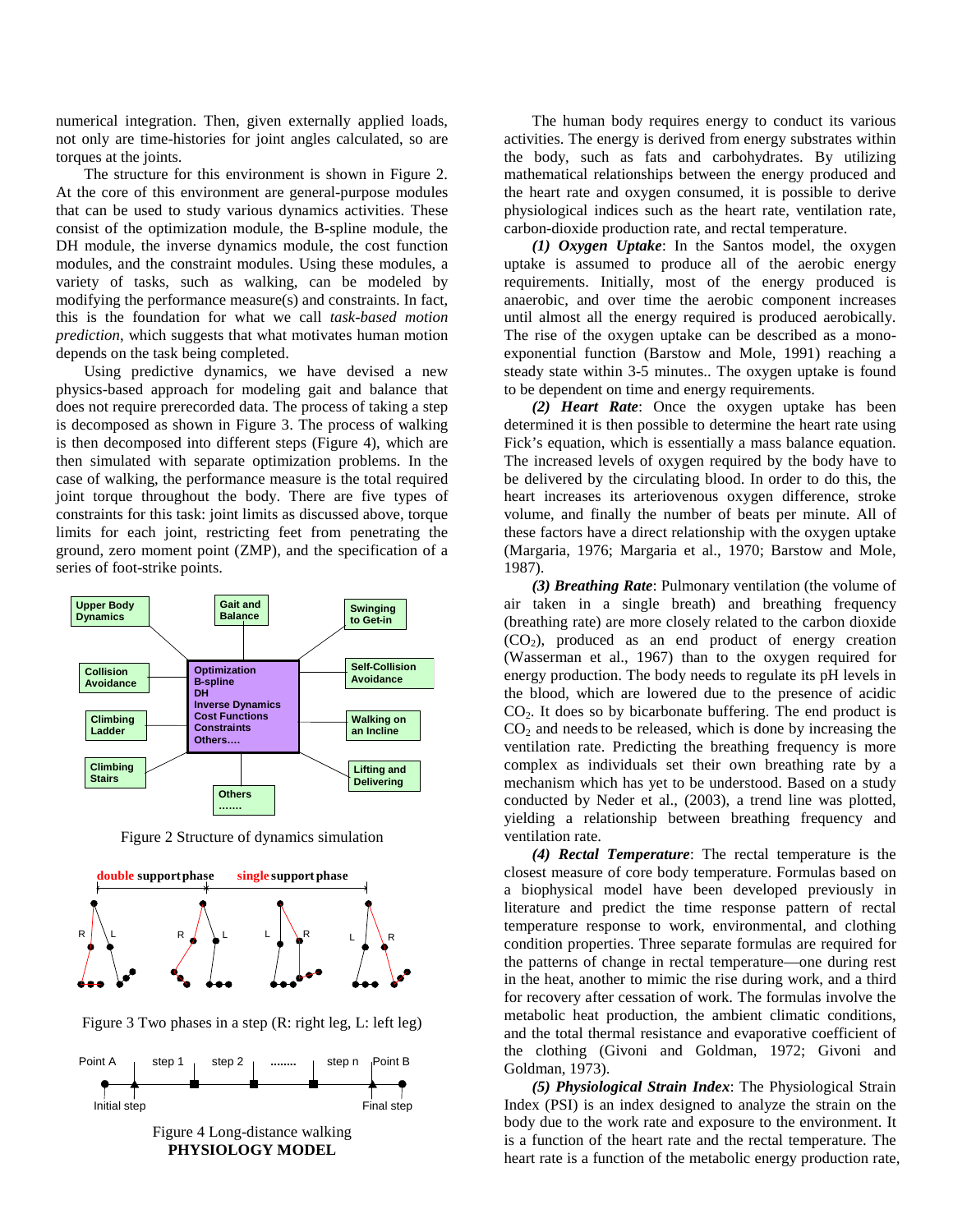and the rectal temperature is a function of the metabolic energy production as well as the environment. The PSI rates the physiological strain on a universal scale from 0-10. It can be effectively used for a normothermia (normal core temperature) value of  $36.5^{\circ}$ C to a hyperthermia (higher bound of core temperature) value of  $39.5^{\circ}$  C. The range of the heart rate values is 60 beats/min at rest to 180 beats/min at the maximum workload. This is the prescribed range to limit the scale to values between 0-10 (Moran et al., 1998).



Figure 5 The process flow for the Santos physiology module

# **CLOTHING MODELING**

In the analysis and design of military uniforms and body armor systems it is helpful to quantify the effects of the clothing/armor system on a wearer's physical performance capabilities. Toward this end, a clothing modeling framework for quantifying the mechanical interactions between a given uniform or body armor system design and a specific wearer performing defined physical tasks has been implemented. The macroscopic fabric model is based on a rigorous large deformation continuum-degenerated shell theory representation within an implicit-explicit finite element framework. The homogenized effective constitutive behaviors of fabrics are obtained by usage of micro-scale unit cell models. The collision and contact module enforces nonpenetration constraints between the fabric and human body and computes the associated contact forces between the two. The human body is represented in the current framework, as an assemblage of overlapping ellipsoids that undergo rigid body motions consistent with human motions while performing actions such as walking, running, or jumping. The transient rigid body motions of each ellipsoidal body segment in time are determined using motion capture technology. The integrated modeling framework is then exercised to quantify the resistance that the clothing exerts on the wearer during the specific activities under consideration.

 One example is illustrated. A human subject walks four strides, with the third involving stepping over an obstacle 0.5m in height. The motion of this human is captured with an array of eight infrared Vicon cameras, and the motions are then mapped onto the assemblage of ellipsoids to make them walk. A pair of pants is then placed onto the human model (Fig. 6) in the following sequence: (a) the feet of the human model are removed; (b) the pants of are pulled up over the legs and pelvis; (c) the feet of the human model are then restored; and (d) the effect of a belt is created by tensioning the fabric at the waistline. With the garment on the human model, a simulation of the interaction between the pants and the walking lower body walking and crossing the obstacle is then undertaken (Fig. 7).



Figure 6 Sequence for the human model to don a pair of pants



Figure 7 Simulation of pants interacting with lower body striding and then stepping over an obstacle.

## **MUSCLE MODELING**

 We are working on incorporating representations of skeletal muscle at several perspectives—individual muscles as well as the joint space level. In general, in vivo muscle force is a highly nonlinear phenomenon that is dependent on factors such as muscle length, velocity of contraction, and past contractile history (e.g., fatigue and potentiation). Despite these known nonlinearities, muscle force has been adequately modeled as a linear system of springs, dampers, and viscoelastic components (Epstein and Herzog, 1998). This approach is currently best suited to modeling a small subset of the human body, as the entire body is an over-determined system. Thus, to produce a given set of joint torques, numerous combinations of muscle activation strategies may be used.

 Many mathematical representations of human strength have been restricted to static or quasi-static assessments. However, we know that with dynamic motions, muscle-forceproducing capability decreases in a curvilinear manner with increasing shortening velocity (Lieber, 1992). This relationship, first described in 1938 by Hill, is known as the muscle force–velocity relationship (Hill, 1938). It can be extended to joint space as the torque–angular velocity relationship, where with increasing shortening angular velocity, the ability to generate torque decreases. This may be commonly understood as the fact that heavier items are more difficult to lift quickly; ultimately a load may be so great as no joint angular velocity may be generated at all (an isometric contraction).

 Additionally, isolated muscle force capability is dependent on the length of a muscle. At the shortest lengths, there is believed to be an inefficient overlap of the actin and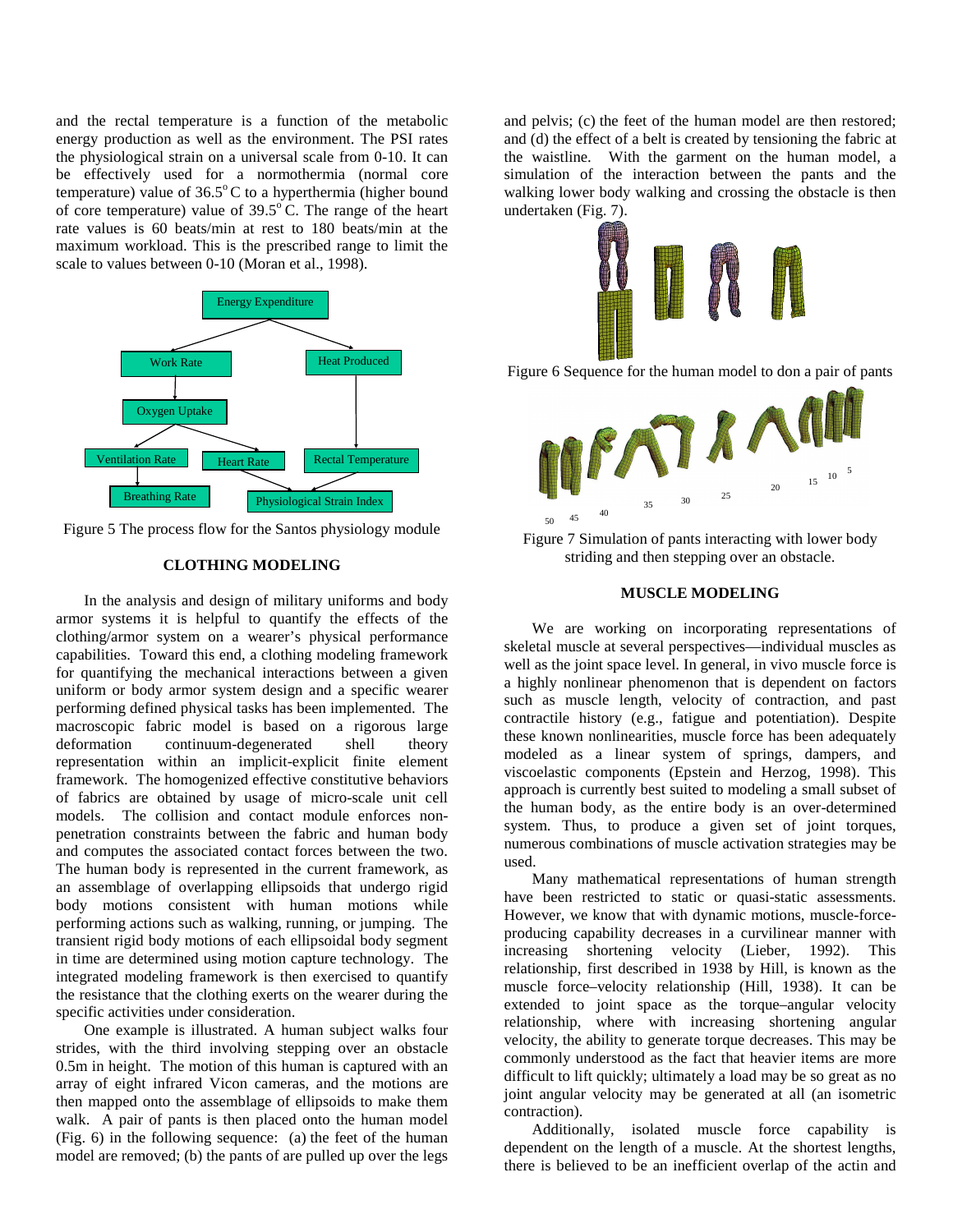myosin filaments, resulting in lower than optimal force production. At the longest muscle lengths, the filaments have little overlap, also compromising force production. Thus, there appears to be an 'ideal region' where the actin and myosin filaments overlap optimally to produce muscle force. In joint space, this relationship is further complicated by changes in functional muscle moment arm lengths. Experimental measurements in human subjects have demonstrated these changes in maximal joint torque production at varying joint angles (Lieber, 1992).

 Using these two basic muscle physiology concepts, consistently demonstrated in both isolated animal preparations and in functional human studies, we will compare predicted major joint torques to normative data, considering both velocity and position. By plotting the joint torque relative to joint angular position and velocity, we can assess how near to maximum capability a given task would be. The closer to maximum, the more relatively difficult, if not impossible, a task becomes. This provides a unique methodology for a digital human to predict the perceived level of difficulty of a subtask.

 Figure 8 shows elbow flexion torque-velocity data obtained from the literature (Griffin et al., 1993; Colson et al., 1999; Mikesky et al., 1995; Pousson et al., 2001; Pousson et al., 1999; Housh and Housh, 1993; Hortobagyi and Katch, 1990; Shepstone et al., 2005; Sale et al., 1987; Vandervoort et al., 1987; Gallagher et al., 1997; Knapik and Ramos, 1980; Ellenbecker and Roetert, 2003), and two predicted Santos torque-velocity profiles. The predicted tasks were performing a simple biceps curl exercise using 250 N versus 10 N. This example demonstrates that to lift a  $250$  N load ( $\sim$  56 lbs) with one hand would be beyond the strength capability in nearly one-half of the reported studies even at a very slow rate. The 10 N exercise clearly could be performed by all subjects and could be performed more quickly before approaching the average maximum torque-velocity line.

 Lastly, as muscles fatigue, both maximum torque and velocity are impacted, i.e., it becomes increasingly more difficult to generate large joint torques and high movement velocities. This assessment approach, using torque-velocity to assess dynamic muscle strength, may also serve to represent fatigue via a decay function to reduce the torque – velocity curves. As tasks require repetitive or prolonged joint torque, the maximal ability of the joints will decay.



Figure 8 Summary of maximum elbow flexion torque-velocity data obtained from a comprehensive literature review **MUSCLE WRAPPING AND FORCES** 

 Muscle wrapping is incorporated into the musculoskeletal model by assigning one or more wrapping algorithms we have developed to an action line. After determining the insertion and origin points of all the muscles, as well as the position of the related wrapping obstacles the resulting 3D model is shown in Figure 9. Additionally, the simulation was programmed to allow the user complete real-time interaction with any of the joints in the kinematic chain. Some of the results of wrapping at the elbow can be seen in Figure 9.



Figure 9 Movement and wrapping about the shoulder

 When resolving a joint torque into individual muscle forces, one must develop a method that can solve the indeterminate problem presented by multiple muscles contributing to a single joint torque. A quick review of the literature will reveal that prediction of muscle force or activation has been studied at length (Seireg and Avikar, 1973; Pedotti et al., 1978; Crowninshield and Brand, 1981; Kaufman et al., 1991; Happee, 1994; Glitsch and Baumann, 1997; Anderson and Pandy, 1999; Chadwick and Nicol, 2000; Praagman et al., 2006). These approaches have ranged from simple formulations such as sharing the load based on muscle stress (Amis et al., 1980) to extensive dynamic optimization algorithms (Davy and Audu, 1987).

 Solving this problem with optimization requires a cost function that will be minimized while obeying various constraints. For very strenuous activities, Crowninshield found that minimizing the sum of the muscle stresses while imposing constraints on how high the stresses can become resulted in data that correlated well with EMG signals (Crowninshield, 1978). Pedotti et al. (1978) minimized Eq. (1) where  $f_{\text{max}}$  was calculated from instantaneous muscle length and muscle velocity of the shortening and found a correlation with muscles associated with human gait.

$$
U = \sum \left(\frac{f_i}{f_{\text{max}_i}}\right)^2
$$
 (1)

One way this problem can be solved is with the following optimization formulation where  $a_i$  is the activation level of the  $i^{th}$  muscle and *n* is the number of muscles being considered. Note that this formulation is similar to Eq. (1).

Design Variables:  $a_1, ..., a_n$ 

Minimize: 
$$
J = \sum_{i=1}^{n} a_i^2
$$
  
Subject To:  $\overline{T} = \sum_{i=1}^{n} \overline{r_i} \times a_i \overline{F}_{\text{max}_i}$   
 $0 \le a_i \le 1$